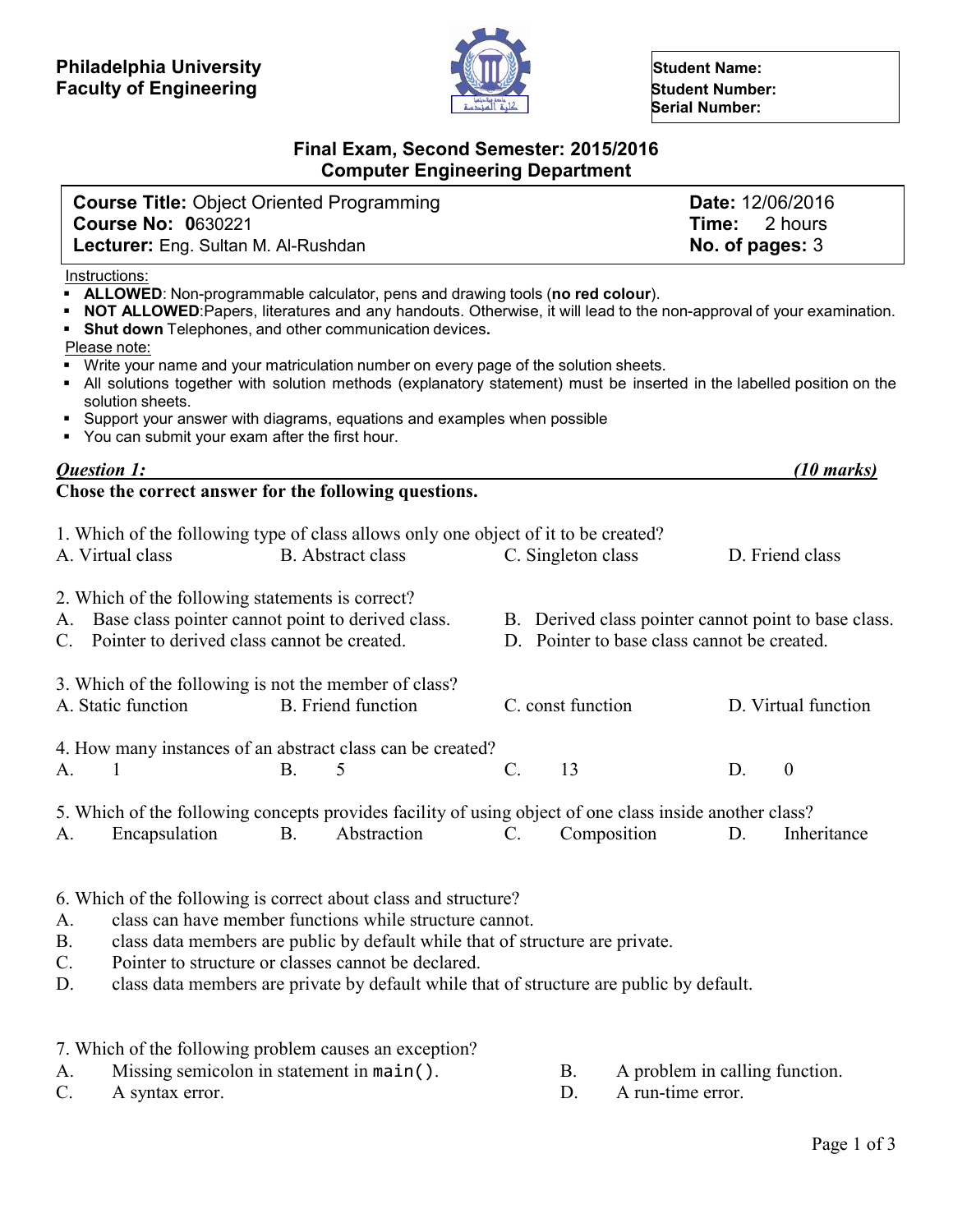## **Philadelphia University Construction of the Student Name: Student Name: Faculty of Engineering**<br> **Faculty of Engineering**



 **Serial Number:**

- 8. Which of the following is the correct way of declaring a function as constant?
- A. const int ShowData(void){/\*statements\*/} B. int const ShowData(void){/\*statements\*/}
- C. int ShowData(void) const  $\{/*$ statements\*/} D. Both A and B
- 9. Which one of the following is the correct way to declare a pure virtual function?
- A. virtual void Display(void){0}; B. virtual void Display = 0;
- C. virtual void Display(void) =  $\theta$ ; D. void Display(void) =  $\theta$ ;
- 10. Which of the following statement is correct?
- A. Class is an instance of object. B. Object is an instance of a class.
- C. Class is an instance of data type. D. Object is an instance of data type.
- -

## *Question 2: (7 marks)*

Given the following UML diagram construct the code that represents it.



## *Question 3: (7 marks)*

Given the following class hierarchy construct then code that define the hierarchy below such that

- 1- Person and employee are abstract classes.
- 2- Employee should define PRINT method.
- 3- Employee should define GET\_SALARY method